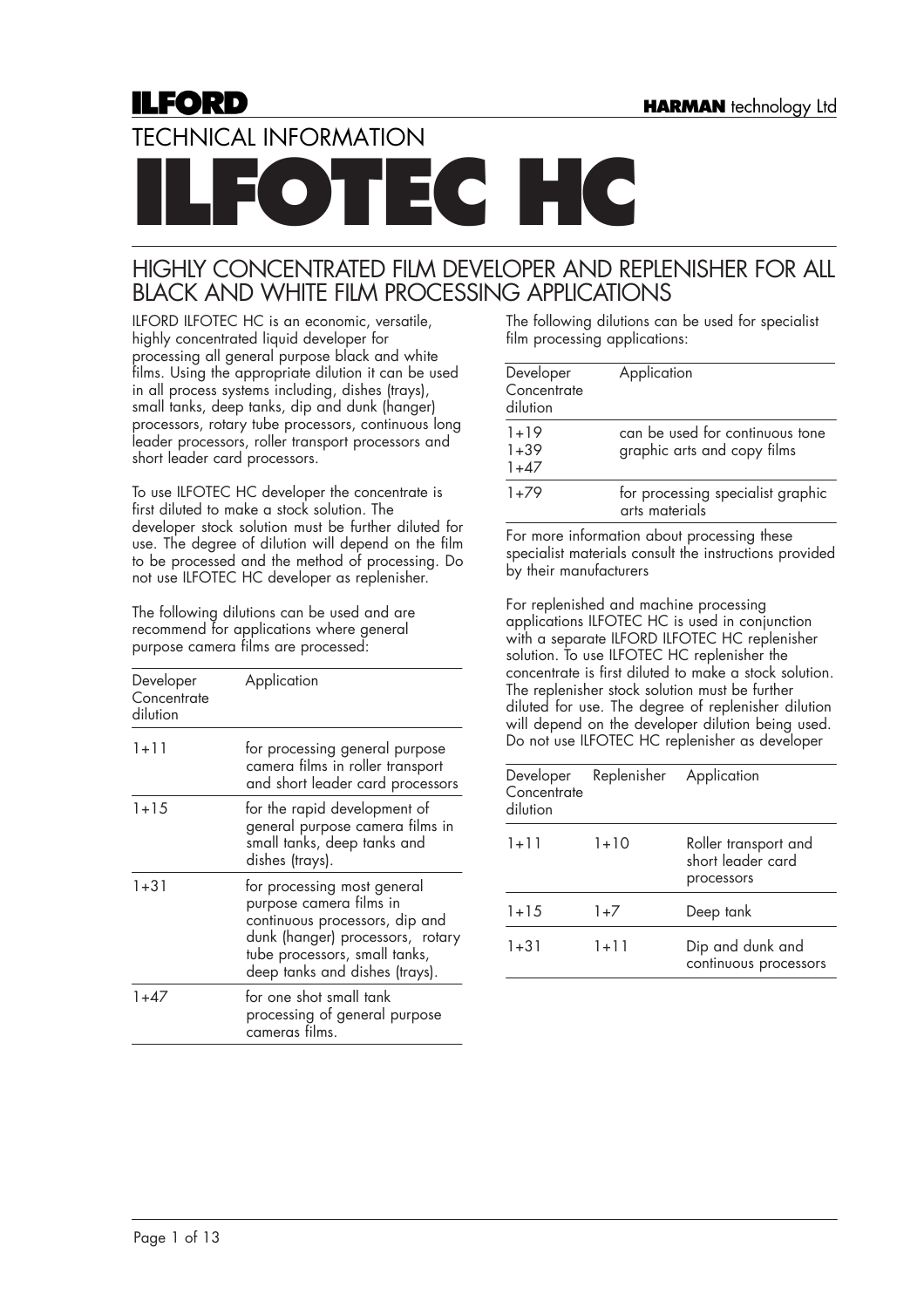ILFOTEC HC solutions have a long life and good resistance to contamination, reliably producing high quality, sharp results under a wide range of conditions. The recommended operating temperature range is 20–24ºC, (68–75ºF).

# **MIXING**

**Note** Photographic chemicals are not hazardous when used correctly. It is recommended that gloves, eye protection and an apron or overall are worn when handling and mixing all chemicals. Always follow the specific health and safety recommendations on the chemical packaging. Photochemical material safety data sheets containing full details for the safe handling, disposal and transportation of ILFORD chemicals are available from ILFORD agents or directly from the ILFORD web site at. **www.ilfordphoto.com**

#### **Preparing stock developer**

It is very difficult to measure accurately small quantities of ILFOTEC HC concentrate. For this reason we recommend that the whole bottle of concentrate is diluted to form a stock solution, which is diluted further for use.

Stock developer is prepared by diluting the concentrate 1+3 with water.

Pour the contents of the 1 litre bottle of ILFOTEC HC concentrate into a mixing vessel. Measure out 3 litres of water. Rinse out the empty developer bottle with some of the dilution water and add this to the mixing vessel. Add the remaining dilution water to the mixing vessel to make up to a total volume of 4 litres of stock solution. Stir the stock solution thoroughly. If it is not required for immediate use store the stock solution in clean tightly capped bottles until needed.

#### **Preparing working strength developer solutions**

From the stock solution working strength ILFOTEC HC solutions can be mixed either manually or by using automatic solution mixing equipment. If automatic mixing equipment is used follow the equipment manufacturer's recommendations and advice.

The table below gives the amount of water and developer stock solution required to make up 1 litre of working strength developer at each dilution.

| Developer<br>Concentrate<br>dilution | Preparation                    | Solution<br>quantity<br>ml |
|--------------------------------------|--------------------------------|----------------------------|
| $1 + 11$                             | 1 part stock<br>2 parts water  | 333<br>667                 |
| $1 + 15$                             | 1 part stock<br>3 parts water  | 250<br>750                 |
| $1 + 19$                             | 1 part stock<br>4 parts water  | 200<br>800                 |
| $1 + 31$                             | 1 part stock<br>7 parts water  | 125<br>875                 |
| $1+39$                               | 1 part stock<br>9 parts water  | 100<br>900                 |
| $1+47$                               | 1 part stock<br>11 parts water | 84<br>916                  |
| $1+79$                               | 1 part stock<br>19 parts water | 50<br>950                  |

1 litre = 33.81 US fluid ounces 3.8 litres = 1 US gallon  $29.6ml = 1 US fluid ounce$ 

### **Preparing stock replenisher**

Stock replenisher solution is prepared by diluting the concentrate 1+7 with water.

The method of mixing is the same as that used for making the stock developer solution.

#### **Preparing working strength replenisher solutions**

The table below gives the amount of water and replenisher stock solution required to make up 1 litre of working strength replenisher at each dilution.

| Replenisher<br>Concentrate<br>dilution | Preparation                                 | Solution<br>quantity<br>ml |
|----------------------------------------|---------------------------------------------|----------------------------|
| $1 + 10$                               | 1 part concentrate<br><u>10 parts water</u> | 91<br>909                  |
| $1+7$                                  | Use the stock<br>solution                   | 1000                       |
| $1 + 11$                               | 2 parts stock<br>part water                 | 666<br>334                 |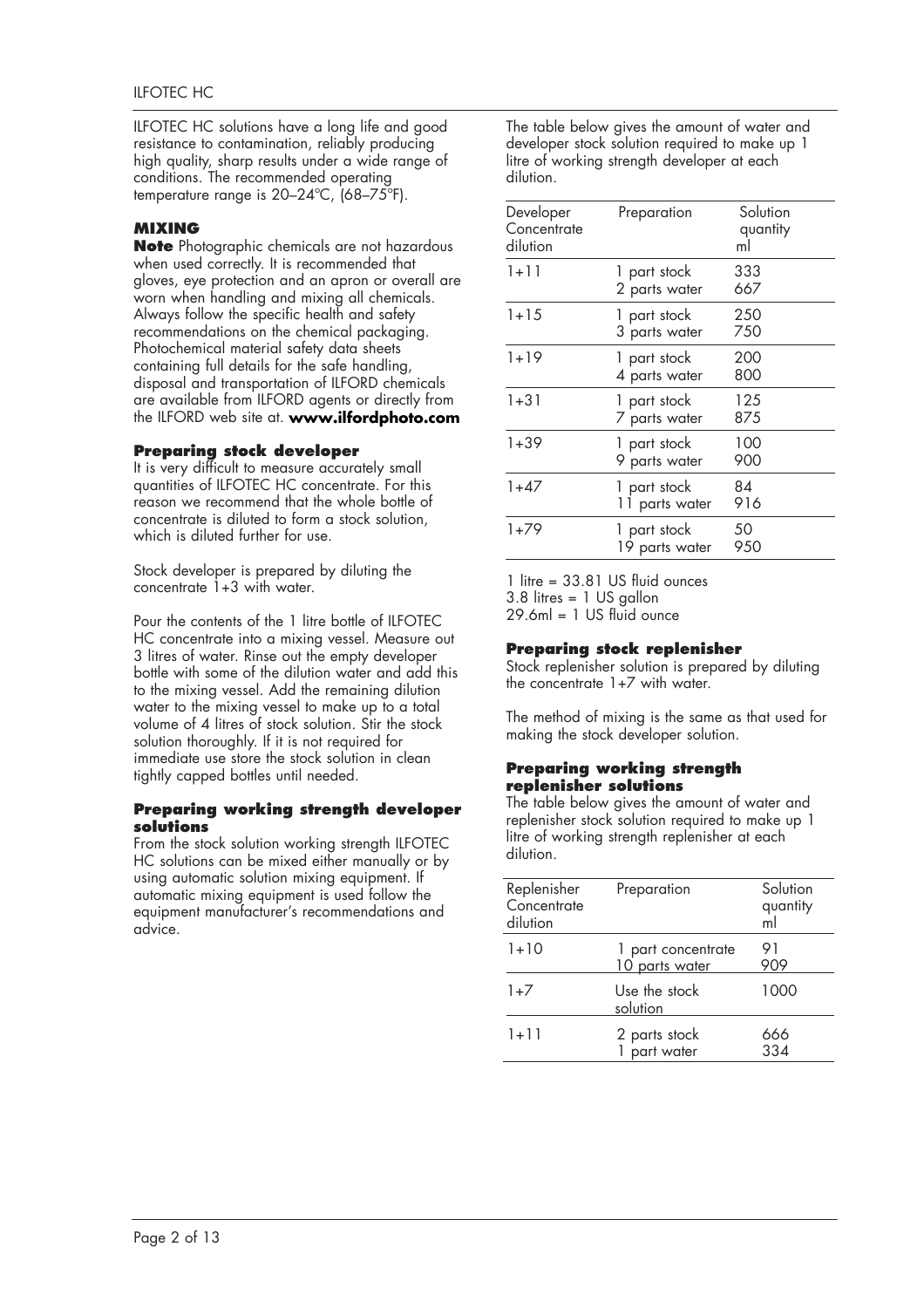Before mixing fresh batches of ILFOTEC HC developer and replenisher ensure that the developer and replenisher tanks, connecting solution lines and any mixing vessels are thoroughly rinsed and cleaned, particularly if it is being used for the first time. When making solutions ensure that the mixing vessel is large enough for the volume of solution to be mixed and stirred.

After filling a processor with any fresh tank solution, switch it on and allow it to get up to temperature and circulate the solutions. After the working temperature is reached leave it recirculating for at least 10 minutes to ensure the fresh chemicals are thoroughly mixed before attempting to process any film. Always replace the tank covers used on the process and replenishment solutions. The processor is now ready to use.

Wash out the mixing vessel.

### **pH and specific gravity**

The following table gives the pH and specific gravity (SG) for fresh, working strength ILFOTEC HC developer and ILFOTEC HC replenisher. These figures were obtained under carefully controlled laboratory conditions and may differ slightly from measurements made by users in their own working areas. Users should make their own control measurements from their own accurately mixed fresh solutions for later comparison. Ideally a pH meter should be used to measure solution pH but if one is not available pH measurement sticks can be used. These are available in various pH ranges and those covering a range from pH 7 to pH 10 are sufficient. SG can be measured by using a hydrometer and one covering the range from 1.000 to 1.200 is useful for a wide range of photographic process solutions.

| Developer dilution | pН   | SG at 20°C  |
|--------------------|------|-------------|
| $1+3$ stock        | 9.20 | 1.065-1.070 |
| $1 + 11$           | 9.10 | 1.020       |
| $1 + 15$           | 9.05 | 1.015       |
| $1 + 19$           | 9.00 | 1.013       |
| $1 + 31$           | 8.98 | 1.006       |
| $1+39$             | 8.97 | 1.005       |
| $1+47$             | 8.95 | 1.002       |
| $1+79$             | 8.90 |             |
|                    |      |             |

| Replenisher dilution | рH    | SG at $20^{\circ}$ C |
|----------------------|-------|----------------------|
| $1+7$                | 9 1 0 | 1.030                |
| $1 + 10$             | 9.10  | 1.020                |
| $1+11$               | 9 1 0 | 1.015                |

#### **PROCESS SYSTEMS Manual processing Spiral tanks**

ILFOTEC HC can be used to process films in spiral tanks with a dilution of  $1+15$ ,  $1+31$  or  $1+47$  at the recommended temperature of 20ºC (68ºF). However, it can be used in the temperature range of 20–24ºC (68–75ºF) but the development times must be reduced for the higher temperatures. Care must be taken with the choice of dilution and temperature as the very short development times for some films may lead to uneven processing.

Before starting to process prepare the required volume of all the process solutions according to tank size and number of films to be processed together. The solution volume must be enough to cover all the spirals used. Check the temperature of all the process solutions and if necessary adjust them to be  $+/- 1^{\circ}C$  (2°F) of the temperature being used.

Add the working strength developer to the processing tank. Tap the tank firmly on the work bench to dislodge any air bubbles which may be trapped in the processing spiral.

The following agitation is recommended for spiral tank processing with ILFORD chemicals. Invert the tank four times during the first 10 seconds. Repeat these four inversions during the first 10 seconds of each subsequent minute of development. At the end of each agitation sequence tap the tank firmly on the work bench to dislodge any air bubbles which may be trapped in the processing spiral. This method of agitation should also be used with the fixer.

Drain off the developer 10 seconds before the end of the development time. Immediately fill the tank with the next process solution.

### **Dish (Tray) processing (Sheet film only)**

ILFOTEC HC can be used to process sheet film formats in dishes (trays) using either 1+15 or 1+31 dilution at the recommended temperature of 20ºC (68ºF) +/- 1ºC (2ºF). Higher temperatures are not recommended as the development times may become too short and lead to uneven processing.

Before starting to process prepare the required volume of all the process solutions according to dish (tray) size used and number of films to be processed. The solution volume must be enough to cover the sheet film completely during processing. Check the temperatures of all the process solutions and if necessary adjust them to be  $+/- 1^{\circ}C$  (2°F) of the temperature being used.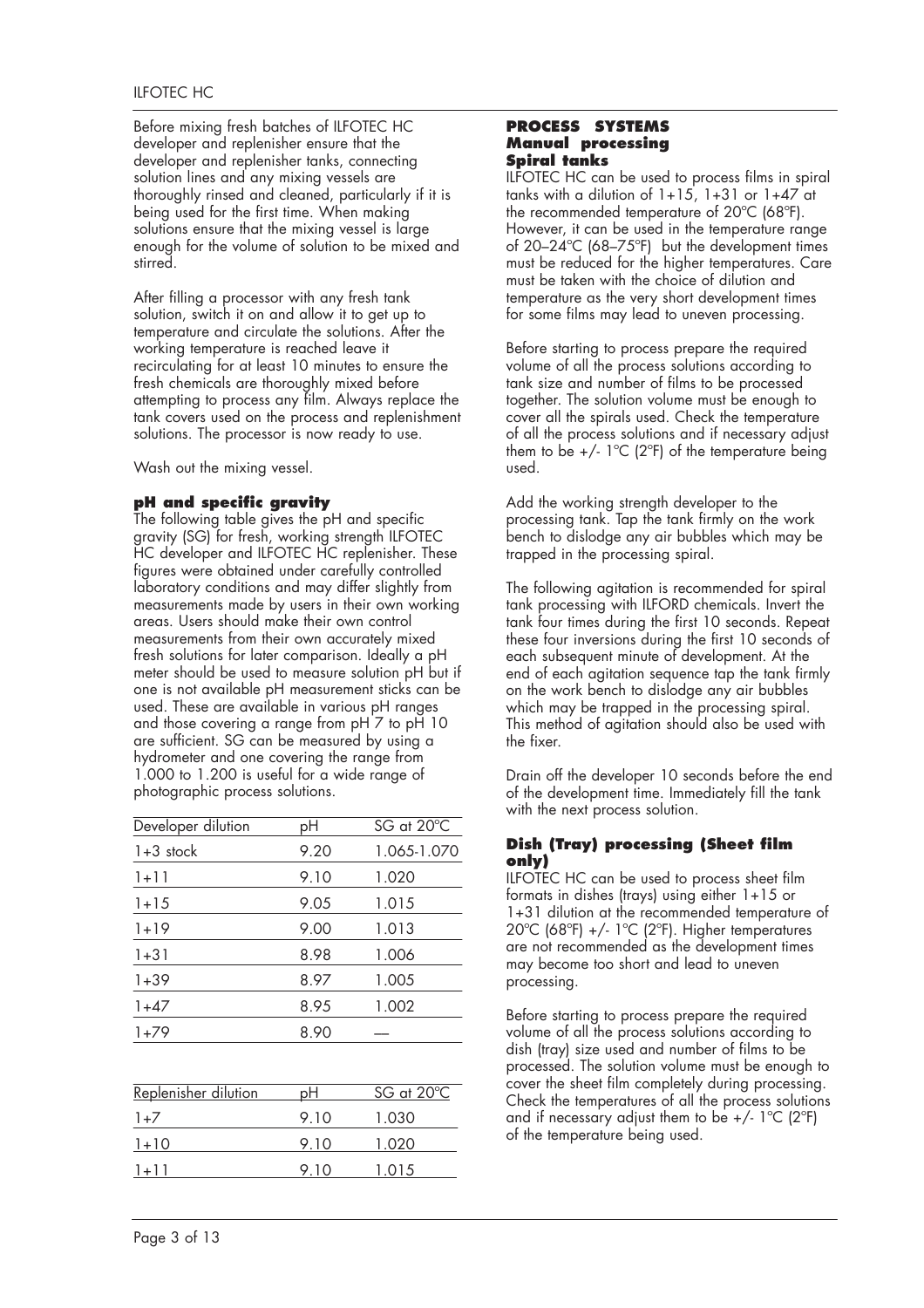When dish (tray) processing continuous agitation is used, immerse the film completely in the developer and gently rock the dish from side to side taking care to avoid any spillage. This method of agitationt should be used for subsequent processing steps. Continuous agitation reduces the recommended development times by about 15%.

Remove the film from the dish (tray) 10 seconds before the end of the development time and allow developer to drain from its surface before placing in the stop bath.

### **Deep tank processing**

ILFOTEC HC can be used in deep tanks at either 1+15 or 1+31 dilution at the recommended process temperature of 20ºC (68ºF). However, it can be used in the temperature range of 20–24ºC (68–75ºF) but the development times must be reduced for the higher temperatures. Care must be taken with the choice of dilution and temperature as very short development times may lead to uneven processing.

Check the temperatures of all the process solutions and if necessary adjust them to be  $+/- 1$ <sup>o</sup>C (2<sup>o</sup>F) of the temperature being used.

### **Manual agitation for deep tanks**

The following method of manual agitation is recommended with ILFOTEC HC in deep tanks.

Lower the processing rack into the tank and tap the rack on the edges of the tank to remove any air bubbles. Lift the rack out of the solution and return it immediately. Tap the rack again on the edge of the tank.

At the end of each minute, lift the rack out of the solution, tilt it to one side and return it to the tank. Repeat this another two times, alternating the direction of the tilt. Tap the rack on the edge of the tank after the three lifts.

The same agitation technique should be used with the other process solutions.

Ten seconds before the end of each processing step lift the rack out of the solution and drain for the remainder of the time.



Alternatively gas agitation can be used, (see below), but it is not recommended when processing films on spirals.

# **Processors Dip & Dunk processors**

Replenished ILFOTEC HC can be used in dip & dunk (hanger) processors at 1+31 dilution, the recommended process temperature is 22ºC (72ºF).

#### **Gas burst agitation for Dip & Dunk processors and deep tanks**

If gas burst agitation is in use then nitrogen must be used to agitate the developer whereas air can be used for the stop bath, fixer and wash. Do not use air to agitate the developer solution. To set up gas burst agitation follow the equipment manufacturer's instructions, if none are given then as a starting point set the gas pressure to 0.3–0.9 bar (5–14 psi) and the agitation cycle to 2 seconds gas on 8 seconds gas off.

Alternatively a lower rate of agitation can be used of one gas burst every other second for eleven seconds in each minute but development times may need to be adjusted.

Care must be taken when using gas agitation as uneven processing may result with some equipment. Do not load the films too closely together as this will reduce the effect of the solution's agitation.

The same amount of agitation but with air can be used for the other process solutions.

Gas agitation of wetting agent solutions is not recommended as excessive foaming will occur.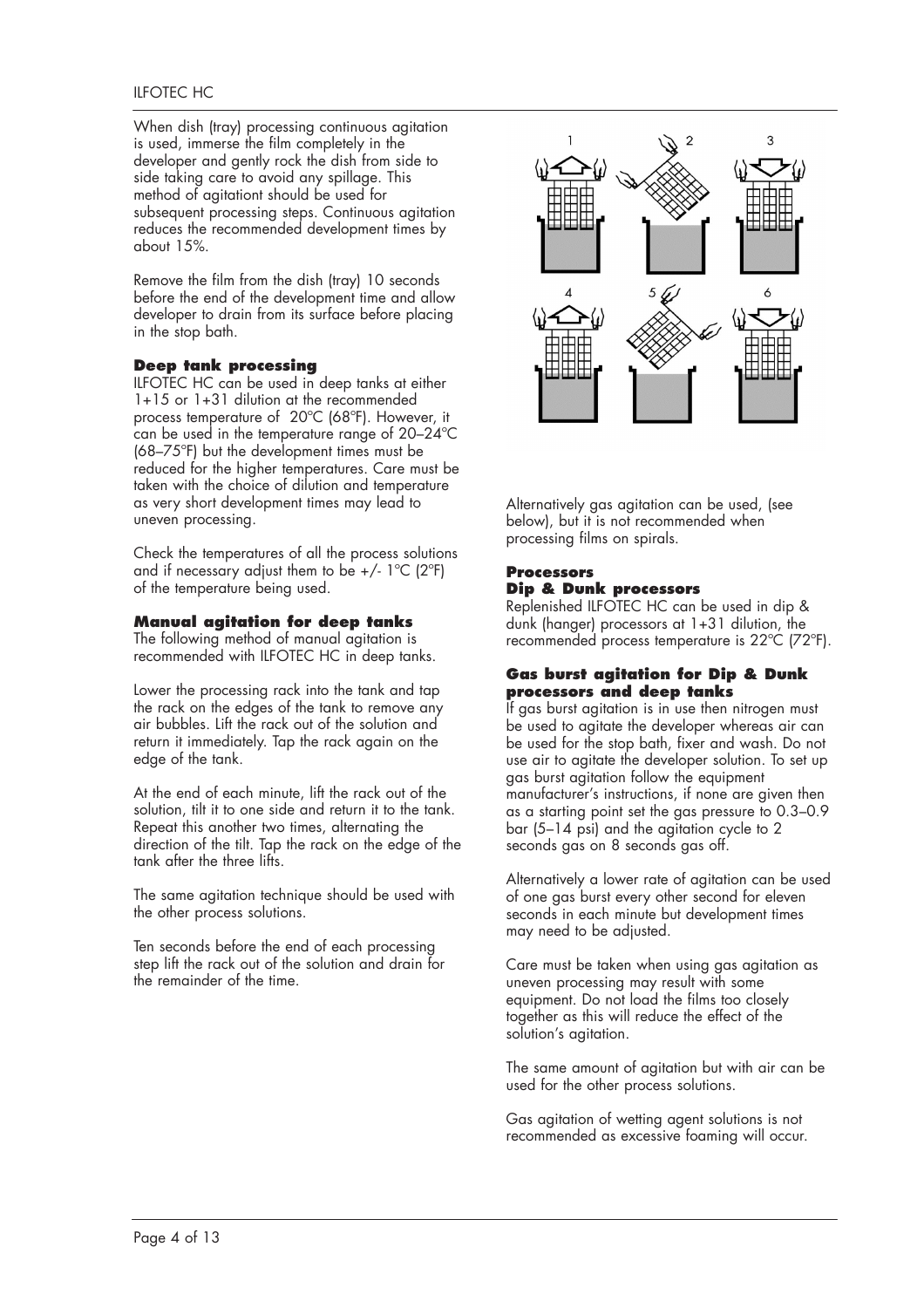#### **Continuous long leader processors**

Replenished ILFOTEC HC 1+31 can be used in continuous long leader processors the recommended process temperature is 22ºC (72ºF). Agitation is given by the continuous movement of the film through the solutions and the action of the chemical recirculation systems.

# **ILFORD ILFOLAB FP40 and short leader film processors**

Replenished ILFOTEC HC 1+11 can be used in the ILFORD ILFOLAB FP40 and other short leader film processors. The recommended process temperature is 24ºC (75ºF). Agitation is given by the film passing through the developer and the processor's recirculation system.

The ILFOLAB FP40 film processor is an automatic short leader processor with daylight loading designed for processing black and white 35mm films. The ILFOLAB FP40 also has a wide range of optional accessories that make it able to process 120 and 220 roll film and long lengths of 16mm and 35mm film, 125 micron (0.005 inch) thick up to 30.5m (100 ft) and 75 micron (0.003 inch) thick to 61m (200 ft).

There are other short leader processors designed specifically for black and white film processing but some of those used are converted colour film processors. These machines operate in a wide temperature range and for black and white processing with ILFOTEC HC temperatures in the range of 22–24ºC (72–75ºF) can be used. The development times must be modified appropriately.

If other temperatures are used care must be taken as very short development times may lead to uneven processing.

### **Roller transport film processors**

short development times or high temperatures are needed. Typically the temperature used in a film roller transport processor is 22–30ºC (72–86ºF). The recommended process temperature for ILFOTEC HC 1+11 is 22–24ºC (72–75ºF). Roller transport film processors for black and white film come in many different design configurations. Replenished ILFOTEC HC 1+11 is recommended for film roller transport processors when either Appropriate modification of the development times must be used, care must be taken as very short development times may lead to uneven processing.

### **Rotary tube processors**

Rotary tube processors have very similar processing conditions to spiral tank processing by hand, except they process with small amounts of solution using continuous agitation and can be pre-programmed. For black and white processing ILFOTEC HC 1 + 31 can be used at  $20^{\circ}$ C (68 $^{\circ}$ F).

Follow any guidance given by the processor manufacturer when adjusting process times for these types of processors. However, generally we do not recommend using a pre-rinse as it can lead to uneven development.

Without using a pre-rinse the given development times will need to be reduced by around 15% to compensate for the continuous agitation.

# **DEVELOPMENT TIMES**

The tables of development times given here are an appropriate starting point for the ILFOTEC HC dilutions used for in general purpose camera film processing applications.

The development times are for films rated at their nominal EI rating and should produce negatives of normal contrast, the aim is for a Gbar of 0.62. However they are only a guide and may need to be adjusted to suit individual processing systems, working practices and preferences. Higher or lower contrast negatives may be preferred by some to suit their individual requirements, adjust the recommended development times until the desired contrast level is obtained.

In some processors the development time is controlled by the machine's speed. Please refer to the technical information of the machine's manufacturer to convert development time to machine speed.

Depending on dilution and application ILFOTEC HC can be used in the temperature range of 20–24ºC (68–75ºF). For processing at other temperatures increase the given development times by 10% for each 1ºC/2ºF drop in temperature and decrease the given development times by 10% for each 1ºC/2ºF rise in temperature. Alternatively use the time/temperature graphs below.

For example, if 4 minutes at 20°C/68ºF is recommended, the time at 23°C/73ºF will be 3 minutes and the time at 16°C/61ºF will be 6 minutes.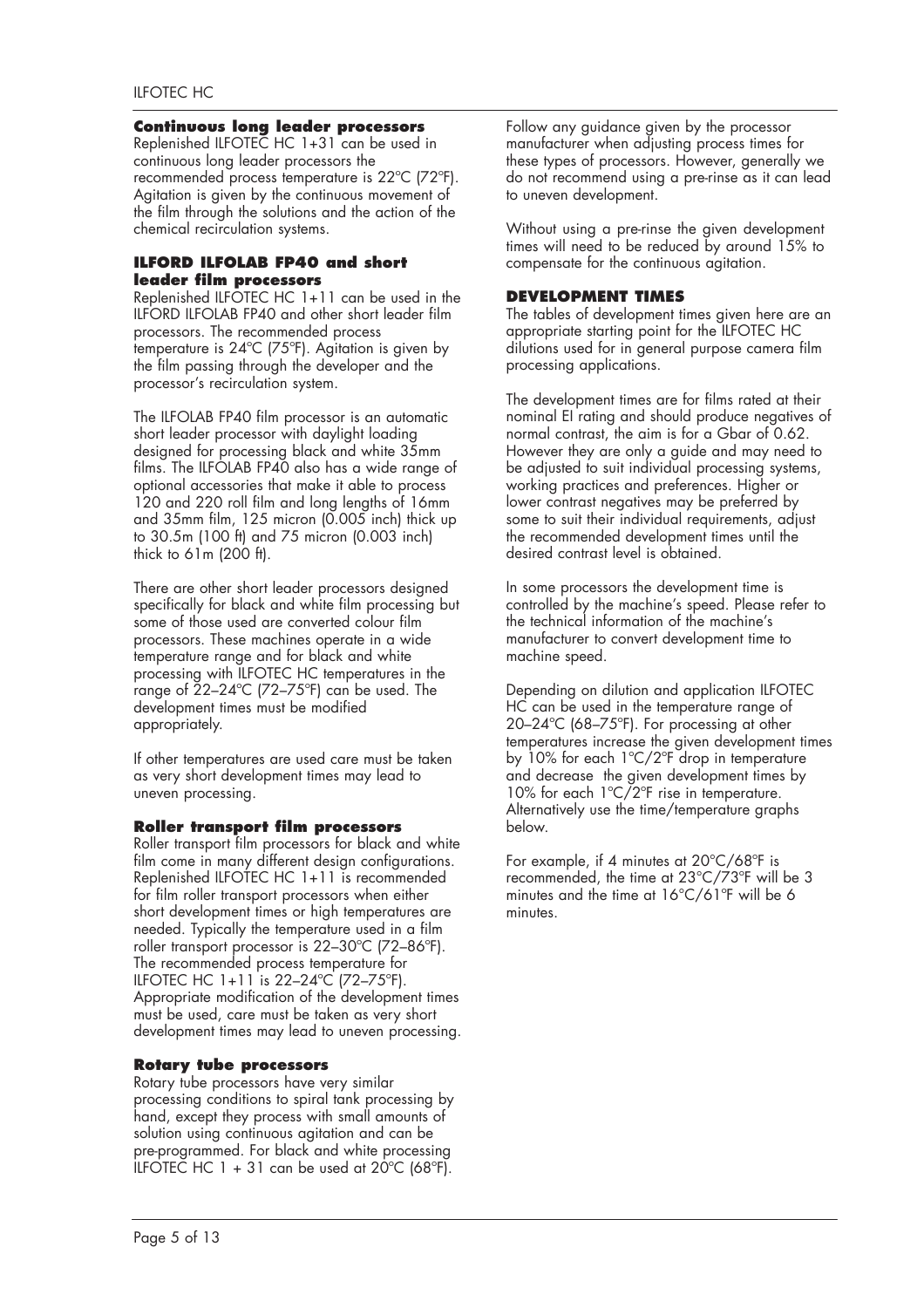ILFOTEC HC



# **ILFORD FILMS**

|                                         | Meter setting                                                                | seconds                                                    | min:sec                                             | min:sec                                                          | min:sec                                                |
|-----------------------------------------|------------------------------------------------------------------------------|------------------------------------------------------------|-----------------------------------------------------|------------------------------------------------------------------|--------------------------------------------------------|
|                                         |                                                                              | dilution<br>$1 + 11$<br>24°C(75°F)                         | dilution<br>$1 + 15$<br>20°C(68°F)                  | dilution<br>$1 + 31$<br>20°C(68°F)                               | dilution<br>$1+47$<br>20°C(68°F)                       |
| 100 DELTA PROFESSIONAL                  | EI 50/18<br>EI 100/21<br>EI 200/24                                           | 55<br>70<br>110                                            | $\overline{\phantom{0}}$                            | 5<br>6<br>8                                                      | 5.30<br>7.30<br>10                                     |
| DELTA 400 PROFESSIONAL                  | EI 200/24<br>EI 320/26<br>EI 400/27<br>EI 800/30<br>EI 1600/33<br>EI 3200/36 | $\overline{\phantom{a}}$                                   | $\overline{\phantom{a}}$<br>4<br>5.30<br>7.30<br>13 | 5<br>$\equiv$<br>7.30<br>10<br>13.30<br>$\overline{\phantom{0}}$ | 8.30<br>$\overline{\phantom{0}}$<br>11.30<br>17<br>$=$ |
| DELTA 3200 PROFESSIONAL                 | EI 400/27<br>EI 800/30<br>EI 1600/33<br>EI 3200/36<br>EI 6400/39             |                                                            | 5<br>8<br>13                                        | $\boldsymbol{6}$<br>7.30<br>9<br>14.30<br>$\equiv$               |                                                        |
| PANF Plus                               | EI 25/15<br>EI 50/18                                                         | 50<br>65                                                   |                                                     | $\overline{4}$                                                   | 5.30                                                   |
| FP4 Plus                                | EI 50/18<br>EI 125/22<br>EI 200 / 24                                         | $\overline{\phantom{0}}$<br>70<br>$\overline{\phantom{0}}$ | 4<br>5                                              | 6<br>8<br>9                                                      | 8<br>12<br>$\overline{\phantom{0}}$                    |
| HP5 Plus                                | EI 400/27<br>EI 800/30<br>EI 1600/33<br>EI 3200/36                           | 55<br>70<br>90<br>130                                      | 3.30<br>5<br>7.30<br>11                             | 6.30<br>9.30<br>14<br>$\overline{\phantom{0}}$                   | 9<br>$\overline{\phantom{0}}$<br>L.                    |
| <b>SFX 200</b>                          | EI 200/24<br>EI 400/27<br>EI 800/30                                          | $\overline{\phantom{a}}$<br>$\equiv$                       | 5<br>$\overline{7}$<br>10.30                        | 9<br>13<br>19                                                    | 11<br>$\overline{\phantom{0}}$                         |
| ORTHO PLUS<br><b>Pictorial Contrast</b> | El 80/20 Daylight<br>Normal<br>High<br>El 40/17 Tungsten                     |                                                            | 4<br>5                                              | 6<br>8                                                           |                                                        |
|                                         | Normal<br>High                                                               |                                                            | 4<br>5                                              | 6<br>8                                                           |                                                        |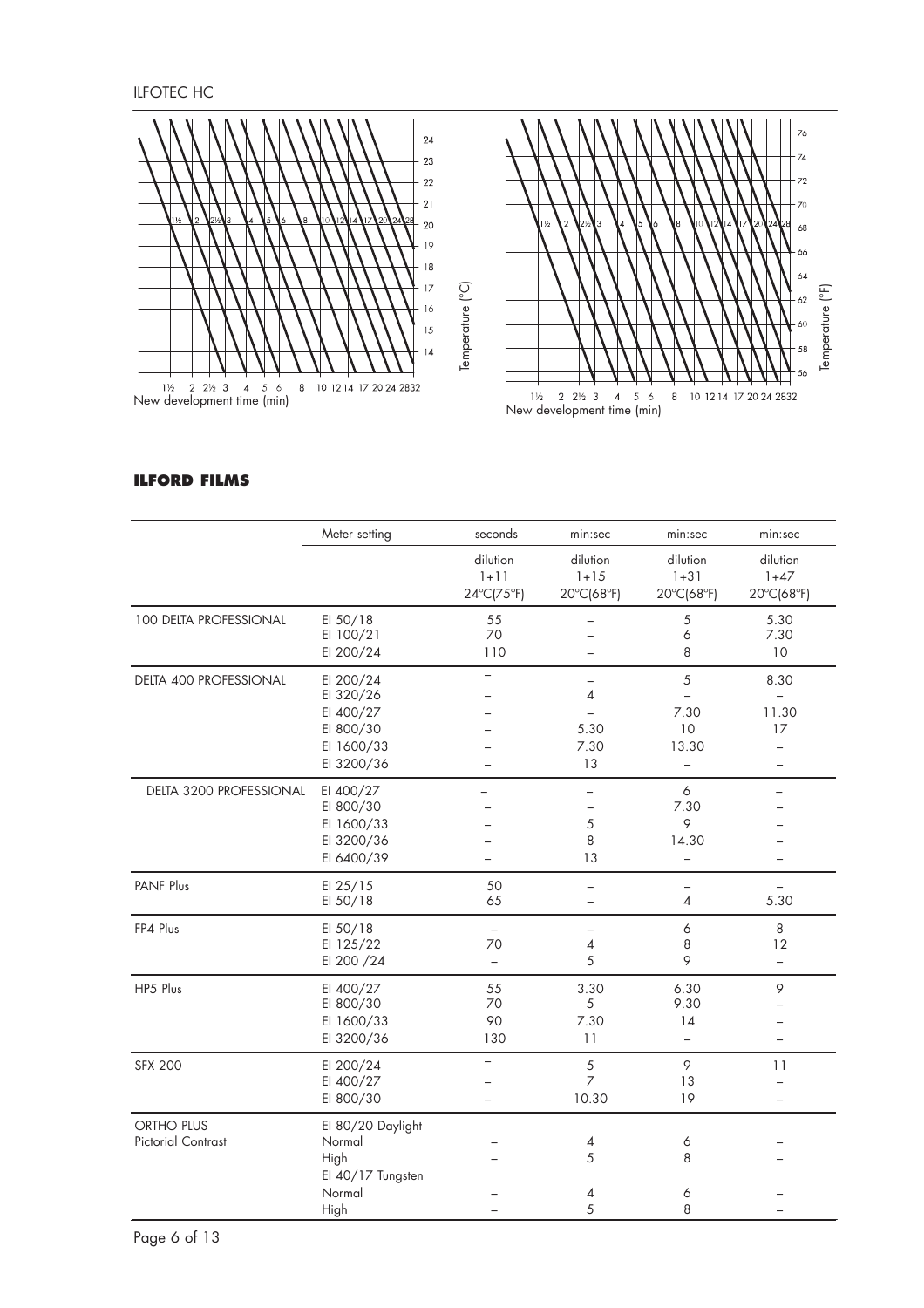#### **NON ILFORD FILMS**

|                  | Meter setting                                                    | seconds                           | min:sec                            | min:sec                            | min:sec                          |
|------------------|------------------------------------------------------------------|-----------------------------------|------------------------------------|------------------------------------|----------------------------------|
|                  |                                                                  | dilution<br>$1 + 11$<br>24°C(75°) | dilution<br>$1 + 15$<br>20°C(68°F) | dilution<br>$1 + 31$<br>20°C(68°F) | dilution<br>$1+47$<br>20°C(68°F) |
| Kodak Tmax 100   | EI 100/21<br>EI 200/24                                           | 90                                | 3.30                               | 7.30                               | 11                               |
| Kodak Tmax 400   | EI 400/27<br>EI 800/30<br>EI 1600/33<br>EI 3200/36<br>EI 6400/39 | 80                                | 3.30<br>5                          | 6.30<br>8<br>8.30<br>11<br>13      | 9                                |
| Kodak Tmax 3200  | EI 400/27<br>EI 800/30<br>EI 1600/33<br>EI 3200/36<br>EI 6400/39 |                                   |                                    | 7.30<br>8<br>9<br>11<br>14         |                                  |
| Kodak Plus X     | EI 125/22                                                        | $\overline{\phantom{0}}$          | 3                                  | 4.30                               | 9                                |
| Kodak Tri X      | EI 400/27<br>EI 800/30<br>EI 1600/33<br>EI 3200/36               |                                   | 3.30<br>5<br>7                     | 6.30                               |                                  |
| Agfa APX 100     | EI 100/21                                                        | $\overline{\phantom{0}}$          | 4                                  | 7.30                               | —                                |
| Agfa APX 400     | EI 400/27<br>EI 800/30<br>EI 1600/33<br>EI 3200/36               |                                   | 3<br>$\overline{\phantom{0}}$      | 6<br>$\equiv$                      | —                                |
| Fuji 100 Acros   | EI 80/20                                                         |                                   |                                    | 4.30                               | $\overline{\phantom{0}}$         |
| Fuji Neopan 400  | EI 400/27<br>EI 800/30<br>EI 1600/33<br>EI 3200/36               |                                   | 4                                  | 6<br>8<br>10                       | 8<br>—                           |
| Fuji Neopan 1600 | EI 400/27<br>EI 800/30<br>EI 1600/33<br>EI 3200/36               |                                   | 3                                  | 4.45<br>7                          | 10<br>$\overline{\phantom{0}}$   |

The development times for other manufacturers' films are a general guide. The specification of these products may have changed over time and as a result these development times may need to be adjusted. If necessary the given times should be adjusted to give the result required.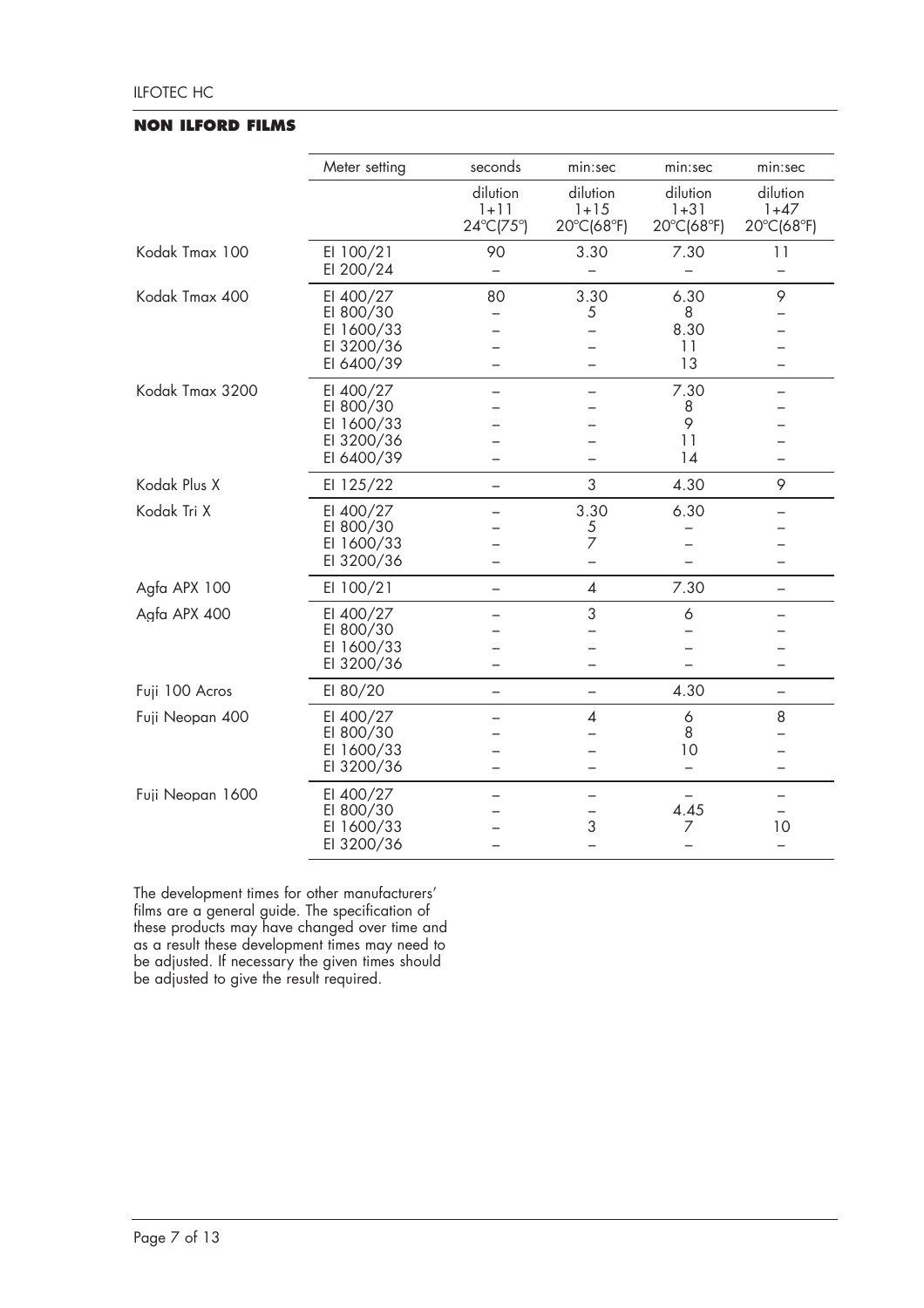#### **STOP, FIX, WASH and RINSE**

For best results it is recommended that all process solutions are kept at the same temperature or at least within 5ºC (9ºF) of the developer temperature.

# **Stop Bath**

After development it is recommended that films are rinsed in an acid stop bath such as ILFORD ILFOSTOP (with indicator dye) or ILFOSTOP PRO (without indicator dye). ILFOSTOP PRO is recommended for all machine processing applications. When tanks of process solutions are in use a stop bath immediately stops development and reduces carry over of excess developer into the fixer bath. This helps to maintain the activity and prolong the life of the fixer solution.

| <b>ILFORD</b> Stop<br>Bath                 | <b>ILFOSTOP</b>                 | <b>ILFOSTOP PRO</b>             |
|--------------------------------------------|---------------------------------|---------------------------------|
| Dilution                                   | 1+19                            | $1 + 19$                        |
| Temperature<br>range                       | $18 - 24$ °C<br>$(64 - 75)$ °F) | $18 - 24$ °C<br>$(64 - 75)$ °F) |
| Time (seconds)<br>at 20°C (68°F)           | 10                              | 10                              |
| Capacity<br>films/litre<br>(unreplenished) | 15 (135–36)                     | 22 (135-36)                     |

The process time given is the minimum required. Due to the configuration of some processing machines a longer stop bath time may be given automatically but this should not cause any process problems. The design of some processing machines means that a stop bath cannot be included, provided that the fixer activity is monitored and adequate fixer replenishment rates used there should be no process problems.

# **Fix**

The recommended fixers, ILFORD RAPID FIXER and ILFORD HYPAM liquid fixers and ILFORD ILFOFIX II powder fixer, are non-hardening fixers.

| <b>ILFORD Fixer</b>                        | <b>IIFORD</b><br><b>HYPAM</b>  | <b>ILFORD</b><br><b>IIFOFIX II</b> |
|--------------------------------------------|--------------------------------|------------------------------------|
|                                            | & IIFORD<br><b>RAPID FIXFR</b> |                                    |
|                                            |                                |                                    |
| Dilution                                   | $1 + 4$                        | stock                              |
| Temperature                                | 18–24°C                        | $18 - 24$ °C                       |
| range                                      | $(65 - 75^{\circ}F)$           | $(65 - 75^{\circ}F)$               |
| Time (mins)<br>at 20°C (68°F)              | $2 - 5$                        | $A - 8$                            |
| Capacity<br>films/litre<br>(unreplenished) | 24 (135-36)                    | 24 (135-36)                        |
|                                            |                                |                                    |

The fixing time given is the minimum required. Due to the configuration of some processing machines a longer fixing time may be given automatically but this should not cause any process problems. ILFORD ILFOFIX II is not recommended for machine processing applications.

# **Wash**

When a non-hardening fixer has been used wash the films in running water for 5–10 minutes. The water temperature should be above 5ºC (41ºF), ideally within 5ºC (9ºF) of the developer temperature.

For spiral tank use, when a non-hardening fixer has been used, the following method of washing is recommended. This method of washing is faster, uses less water yet still gives negatives suitable for long term storage.

After fixing, fill the spiral tank with water at the same temperature  $\pm 5^{\circ}$ C (9°F) as the processing solutions and invert it five times. Drain the water away and refill. Invert the tank ten times. Once more drain the water away and refill. Invert the tank twenty times and drain the water away.

# **Rinse**

For a final rinse ILFORD ILFOTOL wetting agent is recommended as it helps films to dry evenly. Start by using 5ml per litre of rinse water  $(1+ 200)$ , however the amount of ILFOTOL used may need some adjustment depending on the local water quality, the type of processor and drying method. Too little or too much wetting agent can lead to uneven drying.

# **FIX HARDENER**

ILFORD RAPID FIXER and ILFORD ILFOFIX II must not be used with fix hardeners as they are not compatible with them. If a fix hardener is required then only ILFORD HYPAM fixer can be used. Add ILFORD HYPAM HARDENER to HYPAM to turn it into a hardening fixer

Generally for most applications modern camera films are sufficiently hardened at manufacture. Additional hardening from a fixer hardener is not usually needed or recommended for deep tanks, rotary processors, dip and dunk machines and short leader processors, unless the processing temperature is above 30ºC (86ºF) or poor drying performance is being experienced. A fixer hardener may be needed when using roller transport film processors to minimise the risk of physical damage.

Using a fix hardener will require the recommended fix and wash times to be extended. Depending on the film and processing conditions the fix plus hardener time will be between 4 and 10 minutes and the subsequent wash time 10–20 minutes.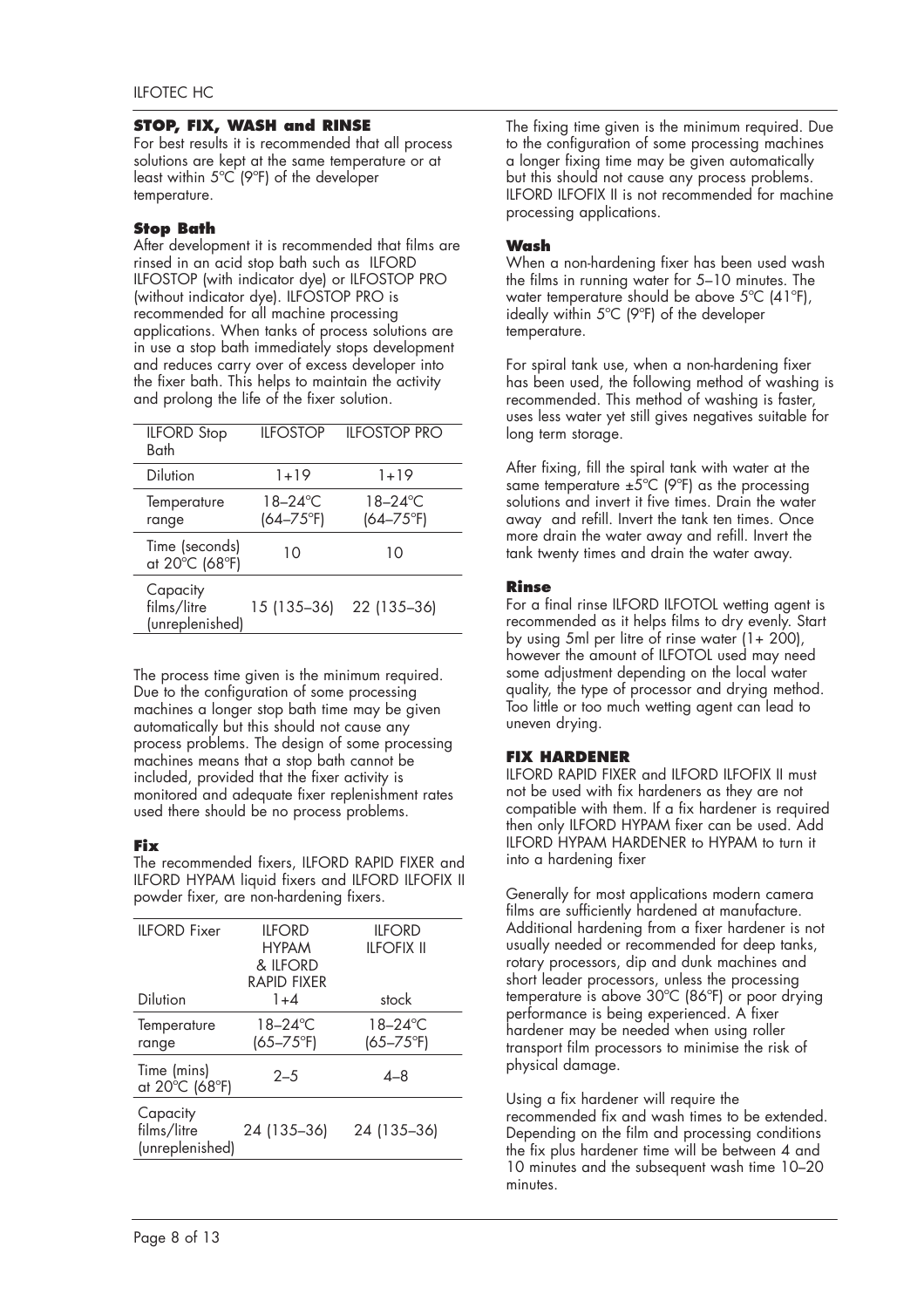The amount of HYPAM HARDENER that can be added to the fixer is dependent on the film and process conditions used. In some processors the full amount of hardener cannot be used as the fix and wash times cannot be extended adequately. In these circumstances we recommend starting with the minimum amount of hardener to have some effect. This is around 3–6 mls of hardener per litre of working strength HYPAM used. This increases the film hardness slightly but has a negligible effect on the fix and wash efficiency. When fix and wash times are restricted the maximum amount of HYPAM HARDENER recommended is 10–20 mls of hardener per litre of working strength HYPAM used. This higher amount will give a definite increase to the hardness of the films processed and while fixing and washing efficiency are reduced the films will be adequately fixed and washed for most purposes.

When fix and wash times can be extended the maximum amount of HYPAM HARDENER needed to achieve fully hardened films is 1 part to 40 parts working strength HYPAM. i.e. 24 mls per litre.

# **REPLENISHMENT**

For replenishment only use ILFOTEC HC replenisher at the dilution appropriate to the developer dilution. Do not use ILFOTEC HC developer as replenisher

The optimum developer replenishment rate for a particular process system can be found by using a process control system. For your processor please refer to the machine manufacturer's technical information to calibrate it for replenishment.

The recommended replenishment rates for all dilutions of ILFOTEC HC replenisher are:-

| Film Format          | mls | US fluid oz    | development time 10% for each successive film<br>(see table below). This method of time adjustme<br>relies on the used developer, (250 -300ml for c |   |         |      |         |         |    |
|----------------------|-----|----------------|-----------------------------------------------------------------------------------------------------------------------------------------------------|---|---------|------|---------|---------|----|
| 135-12               | 7   | $^{1/4}$       |                                                                                                                                                     |   |         |      |         |         |    |
| 135-24               | 14  | $\frac{1}{2}$  | film), being poured back into the stock bottle are<br>mixed with the fresh unused part of the develop                                               |   |         |      |         |         |    |
| 135-36               | 22  | $\frac{3}{4}$  | before processing the next film. When using sp                                                                                                      |   |         |      |         |         |    |
| 120                  | 22  | $\frac{3}{4}$  | tanks this helps to give more consistent results b<br>reducing the risks of problems due to solution                                                |   |         |      |         |         |    |
| 220                  | 44  | 11/2           | losses and the restraining effect of the byprodue                                                                                                   |   |         |      |         |         |    |
| 10.2x12.7cm(4x5")    | 6   | $\frac{1}{4}$  | $\frac{1}{2}$                                                                                                                                       | N | $N_{+}$ | $N+$ | $N_{+}$ | $N_{+}$ | N  |
| $12.7x17.8cm$ (5x7") | 8   | $\frac{1}{3}$  | <b>ILFOTEC</b><br>HС                                                                                                                                |   | 10%     | 20%  | 30%     | 40%     | 90 |
| 20.3x25.4cm (8x10")  | 22  | $\frac{3}{4}$  | $1 + 15$                                                                                                                                            |   | 2       | 3    | 4       | 5       | 10 |
| 6.5x9cm              | 3   | $\frac{1}{10}$ | $1 + 31$                                                                                                                                            |   | 2       | 3    | 4       | 5       | nr |
| 9x12cm               | 7   | $\frac{1}{4}$  | $N =$ standard development time<br>$nr = not recommended$                                                                                           |   |         |      |         |         |    |
| $10 \times 15$ cm    | 7   | $\frac{1}{4}$  | The developer should be discarded either when                                                                                                       |   |         |      |         |         |    |
| $13 \times 18$ cm    | 8   | $\frac{1}{3}$  | the theoretical capacity of the solution volume h                                                                                                   |   |         |      |         |         |    |
|                      |     |                |                                                                                                                                                     |   |         |      |         |         |    |

To give adequate replenishment to deep tanks, it may be necessary to remove some of the used developer from the developing tank so that the appropriate amount of replenisher can be added. Remove more developer than the amount of replenisher to be added. Add the replenisher to the tank and stir thoroughly and top up the solution to the correct level using some of the removed developer.

#### **REUSING DEVELOPER WITHOUT REPLENISHMENT**

ILFOTEC HC 1+15 and 1+31 working strength developer can be used in spiral tanks or deep tanks without replenishment to process either a number of films individually or multiple films in batches.

The table below gives the number of 135/36 or 120 roll films a litre of working strength ILFOTEC HC can process provided that the developer is reused.

|                     | films/litre |
|---------------------|-------------|
| ILFOTEC $HC$ $1+15$ |             |
| ILFOTEC $HC$ 1+31   |             |

As each film or batch of films is processed it releases halides and other byproducts into the developer that act as a restrainer on the development of subsequent films. For this reason development times will need some adjustment after each successive film or batch of films. To calculate the adjustment a tally must be kept of the number of films processed in the developer solution.

If a series of individual films is being developed in a spiral tank using 1 litre ILFOTEC  $\text{HC } 1+15$ , compensate for the loss of developer activity after developing the first film by increasing the development time 10% for each successive film, (see table below). This method of time adjustment relies on the used developer, (250 -300ml for one film), being poured back into the stock bottle and mixed with the fresh unused part of the developer before processing the next film. When using spiral tanks this helps to give more consistent results by reducing the risks of problems due to solution losses and the restraining effect of the byproducts.

| 4  |                      | N+       | $N_{+}$ | $N+$ | $N_{+}$ | $N+$ |
|----|----------------------|----------|---------|------|---------|------|
| 3  | <b>ILFOTEC</b><br>НC | 10%      | 20%     | 30%  | 40%     | 90%  |
| 4  | $1 + 15$             |          |         |      |         | 10   |
|    | $1 + 31$             |          |         |      |         | nr   |
| 10 | .                    | $\cdots$ |         |      |         |      |

The developer should be discarded either when the theoretical capacity of the solution volume has been reached or the development times have become too long to be practical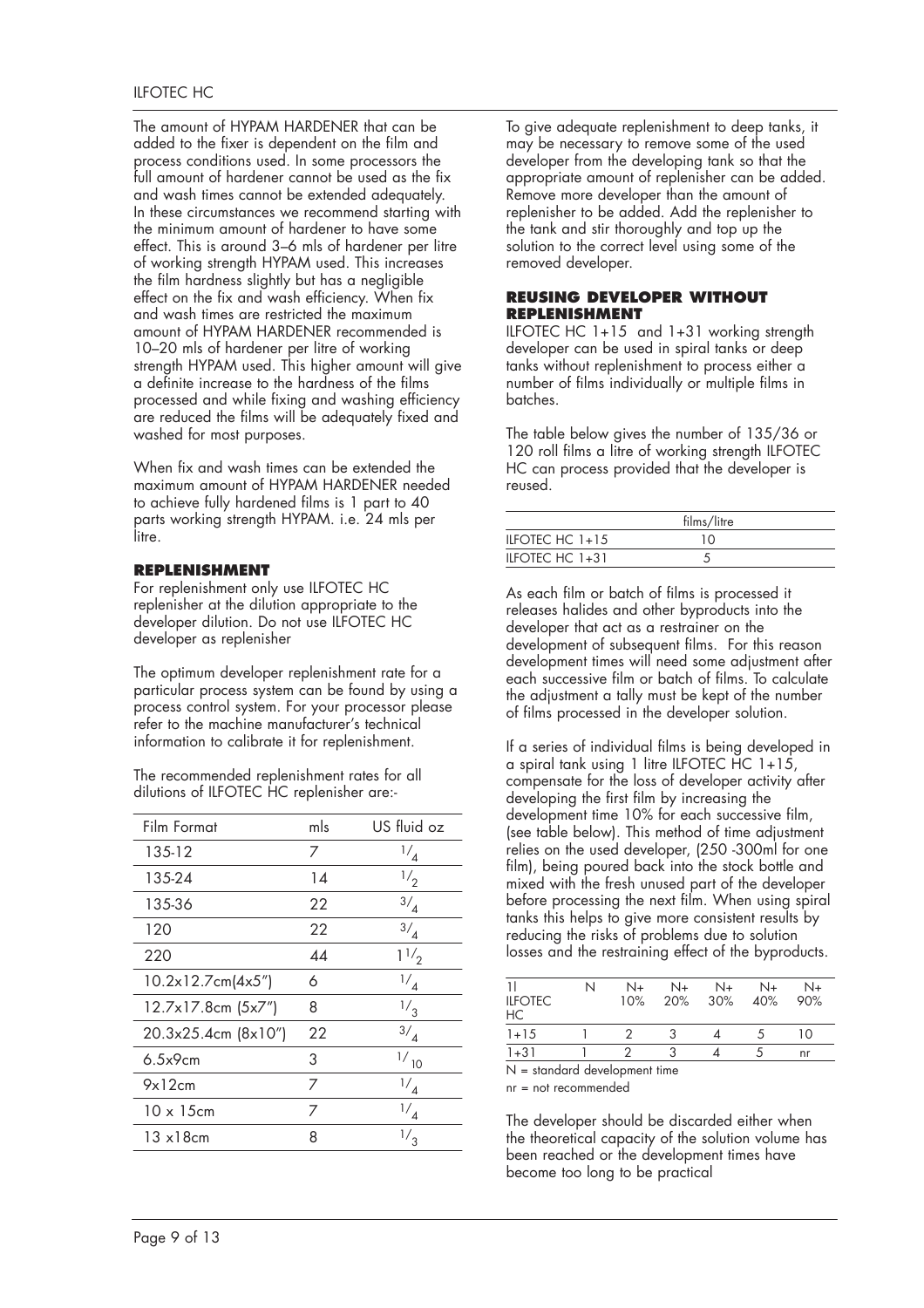When larger quantities of developer are in use either for spiral processing or in deep tanks increase the number of films that can be processed proportionally with the volume of stock developer, e.g. if 5 litres of ILFOTEC HC 1+15 are being used then increase the development times by 10% after processing every batch of 5 films. When films are being processed in small batches the following tables show for some common tank sizes the number of films that can be processed before each 10% increase in development time.

|                                 |   | <b>ILFOTEC HC 1+15</b> |             |             |                                    |                                           |
|---------------------------------|---|------------------------|-------------|-------------|------------------------------------|-------------------------------------------|
| tank<br>volume<br>litres        | N | $N_{+}$<br>10%         | $N+$<br>20% | $N+$<br>30% | $N+$<br>40%                        | $N+$<br>90%                               |
| 5 <sup>7</sup>                  |   |                        |             |             | $1-5$ 6-10 11-15 16-20 21-25 46-50 |                                           |
|                                 |   |                        |             |             |                                    | 13.5 1-13 14-27 28-40 41-54 55-68 122-135 |
| 25                              |   |                        |             |             |                                    | 1-25 26-50 51-75 76-100 101-125 230-250   |
| $N =$ standard development time |   |                        |             |             |                                    |                                           |

| N<br>volume | $N+$<br>10% | $N+$<br>20% | $N+$<br>30%                         | $N+$<br>40% | N+<br>90%                                                                                            |
|-------------|-------------|-------------|-------------------------------------|-------------|------------------------------------------------------------------------------------------------------|
|             |             |             |                                     |             | nr                                                                                                   |
|             |             |             |                                     |             | nr                                                                                                   |
|             |             |             |                                     |             | nr                                                                                                   |
|             |             |             | <b>ILFOTEC HC <math>1+31</math></b> |             | $1-5$ 6-10 11-15 16-20 21-25<br>13.5 1-13 14-27 28-40 41-54 55-68<br>1-25 26-50 51-75 76-100 101-125 |

 $N =$  standard development time

nr = not recommended

When batches containing a large number of films are processed or when the number of films in each successive batch varies the table above needs some interpretation. No matter how many films are in the first batch it will always receive the standard development time for the film (N). However, the number of films in the first batch will dictate the development time correction for the next batch of films. Thereafter the running total of films already processed by the developer indicates the appropriate increase for the third, fourth, fifth batches, etc.

10, 17 and 5. The table below gives the appropriate time correction for each batch. For example, if a 13.5 litre deep tank is in use and there are five batches of film to process consisting of the following number of films 21, 21,

| Batch                                           |    | 2  | 3  |                         | 5  |
|-------------------------------------------------|----|----|----|-------------------------|----|
| number of<br>films                              | 21 | 21 | 10 | 17                      | 5  |
| total of<br>films in the<br>previous<br>batches | ∩  | 21 | 42 | .52                     | 69 |
| development<br>time for each<br>batch           | N  |    |    | N+10% N+30% N+30% N+50% |    |
|                                                 |    |    |    |                         |    |

Reusing stock developer solutions can make more economical use of them but it is not without its drawbacks particularly when small volumes are being used. More inconsistencies will be seen by reusing a developer than by using a fresh developer solution on each occasion or using a replenished system. The time compensation for reuse can only be an approximation to cover a range of circumstances such as film and negative types, solution losses and its age, etc. For example, if due to the subject matter the negatives are relatively clear when developed, then little of the developing agents will have been used in processing them. At the other extreme if the negatives are well blackened after development then more of the developing agent will have been used.

Overall reusing developer lowers image quality slightly and increases the risk of physical damage. As the developer oxidises with reuse and storage, the risk of contamination is increased, precipitates may be formed and tiny particles of emulsion from the films processed previously may be held in suspension. In addition there is also a risk of miss counting the number of films that have been processed by a batch of developer.

"One-shot" processing in spiral tanks using the 1+47 developer dilution or using a replenished processing system for deep tanks eliminates or greatly reduces the problems associated with developer reuse and are recommended as better alternatives.

We do not recommended reusing diluted developers, 1+47 , always use fresh solutions on each occasion.

We do not recommend push processing using reused developers.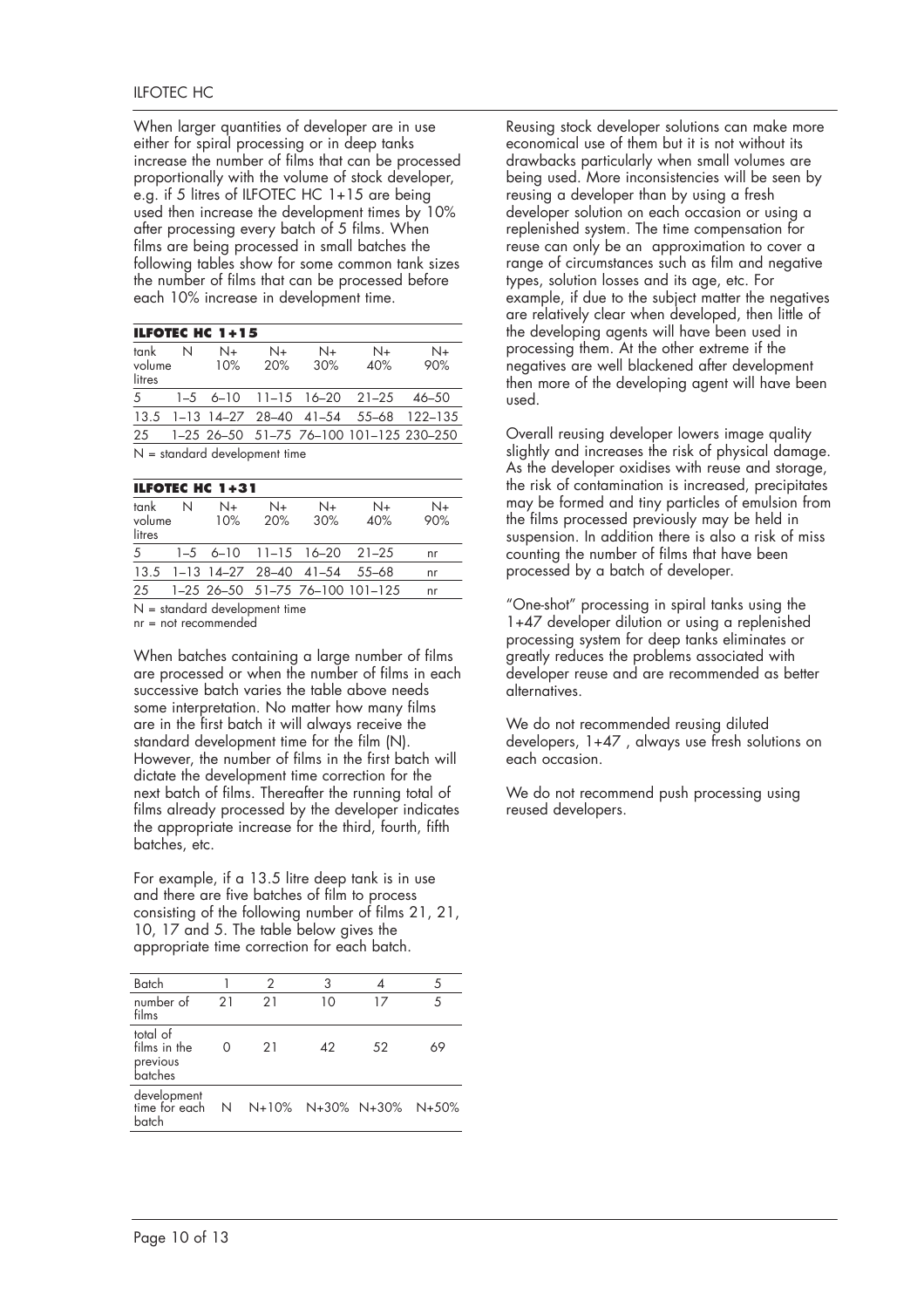#### **PROCESSING WITH REPLENISHED DEVELOPER The effect of use on a replenished developer system**

The reaction that takes place during film development releases by-products (halides) into the developer, uses up developing agents and changes the developer's pH. These combine to reduce the activity of the developer and without replenishment it would gradually cease to function adequately and eventually become exhausted.

Replenishment has two key functions. It replaces the active ingredients used during development and dilutes the by-products that have been formed.

A replenished developer is said to be fully "seasoned" when the addition of the replenisher compensates exactly for the new by-products produced by development. At this point the concentration of halides and active ingredients have reached an equilibrium or steady state. It is maintaining this equilibrium that gives a machine developer performance consistency.

Provided that the developer is used regularly, replenishment continues and all other factors remain the same, i.e. the concentration of the active ingredients, the by-products, etc., then the developer should perform consistently for a long period of time.

#### **Fresh versus seasoned developer and the function of the replenisher solution.**

A tank of freshly made working strength developer is usually more active than a tank of "seasoned" replenished developer. If the same process time is used in both cases then a small loss in film speed and contrast will be seen using the seasoned developer. The change in performance from fresh to seasoned is gradual with each film processed until the equilibrium point is reached.

In a replenished process system with separate developer and replenisher solutions, the replenisher is formulated to be more active than the developer. The addition of this more active solution minimises the performance difference between the fresh and seasoned condition.

The time taken to reach equilibrium from fresh depends on the developer and replenisher formula, tank size, the amount of film processed and their type and replenishment rate. When ILFOTEC HC Developer is used with ILFOTEC HC Replenisher and replenished at the recommended rate the difference in performance between fresh and seasoned developer is negligible so there is no appreciable "seasoning" period and no adjustments to the given development times are required.

### **PROCESS CONTROL**

To process film to a consistent standard, it is essential to use a method to monitor the condition and activity of the process solutions. Valuable aids ensuring consistent film processing quality are ILFORD FP4 Plus CONTROL STRIPS and the ILFORD FILM PROCESS CONTROL MANUAL (FPC manual).

FP4 Plus CONTROL STRIPS are supplied preexposed on to a 30.5m (100 ft) roll of 35mm film. Each strip consists of four density patches, Dmin, LD, HD and Dmax, when needed individual strips are cut from the roll for process monitoring.

The FPC manual contains information about process control methods and equipment and a fault finding and correction guide. It also contains useful tools such as process control charts and user data record sheets.

#### **Process control method, aims and tolerances**

FP4 Plus CONTROL STRIPS should be regularly processed at the development time usually used for FP4 Plus film. The frequency of processing control strips is for the user to decide based on your workload and work patterns but we suggest that at least one control strip is processed per working session. After processing measure the density of the patches using a calibrated transmission densitometer and record the results for Dmin, LD and HD-LD on a process control chart. A visual assessment of density cannot be relied upon.

Before starting process control it is important to ensure that the developer is at equilibrium and producing satisfactory negatives. If it is then process three FP4 Plus CONTROL STRIPS, measure and record the density patches on each one and calculate HD–LD. Average the results for Dmin, LD and HD–LD and use these as your aim values for future measurements. The process is considered in control provided that the measurements from subsequent strips are within +/-0.06 units of the established aim values.

The following FP4 Plus CONTROL STRIP density patch values are typical for seasoned ILFOTEC HC in good condition. They are given only as a guide and are not absolute values that must be achieved, do not attempt to adjust your process to obtain identical values. The most important thing is that the quality of the negatives produced is satisfactory.

|       | Seasoned |  |
|-------|----------|--|
| Dmin  | 0.30     |  |
| LD    | 0.45     |  |
| HD-LD | 0.80     |  |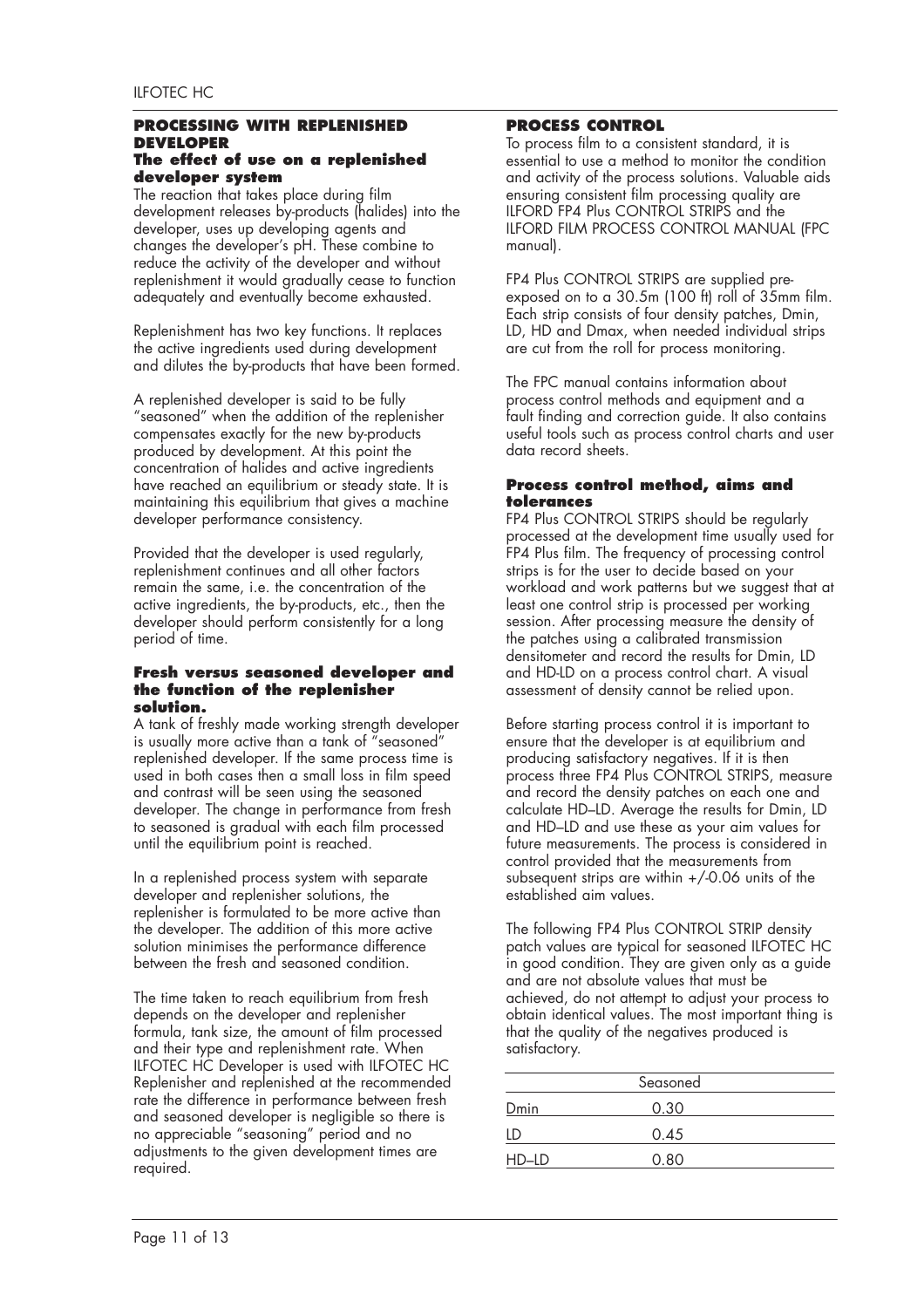#### **Dealing with process variations**

Properly replenished ILFOTEC HC developer in regular use should have a long tank life. Any large process variations seen are most likely to be caused by an external change. If a sudden and significant process variation has occurred it is most important to identify the cause, so that the appropriate corrective action can be taken.

#### **Identifying a problem**

First, look for the obvious. The cause of the process change may be something visible such as low solution levels, blocked/leaking pipes, no recirculation, poor agitation, etc. Check the solution temperatures, SG and pH as well as gas pressure and recirculation. Run the processor with some test films and check that it triggers all the correct machine functions, e.g. agitation, replenishment, etc.

Check for any obvious sign of developer contamination e.g. cloudiness of the developer or an unusual odour.

Check the machine settings, e.g. temperatures, development times and replenishment rates as they may have been changed from normal.

#### **Regaining control of the process** Once

the cause of the problem has been found and corrected then some action will probably be needed to get the process back within limits. It might happen automatically, for example if the temperature has been returned to the correct setting. If the problem was caused by low replenishment then removing a few litres of developer and replacing it with replenisher may bring the process back in control. In the extreme case to get back inside the limits may need all of the developer solution replacing with fresh developer.

If the reason for poor performance is contamination of the developer by stop bath or fixer then remove all the developer, flush out pumps and pipes, clean the tank and change the solution filter before replacing with a fresh solution.

#### **WORKING SOLUTION LIFE**

The life of a solution in a replenished system is dependent on film throughput, replenishment rates, processing temperature and film types. In roller transport, dip and dunk (hanger), short leader card and continuous processors correctly replenished ILFOTEC HC may last for quite a long time in the process tank. The only sure way of always knowing that the activity of the developer is adequate is to use a process control system. As a general guide for machine processing replenished ILFOTEC HC developer should be replaced after 6–12 months in the process tank.

For deep tank processing replenished ILFOTEC HC developer should be replaced when the amount of replenisher used is equal to the original volume of developer in the processing tank. For example if using a replenished 15 litre deep tank replace the developer when 15 litres of replenisher has been added. Alternatively the developer should be discarded after 1 month if this is sooner.

The table below gives the solution life in months of ILFOTEC HC developer working strength solutions stored in cool conditions, 5–20ºC (41–68ºF)

| Developer<br>concentrate<br>dilution | Full<br>bottles | Half full<br>bottles | Tank with<br>floating<br>lid |
|--------------------------------------|-----------------|----------------------|------------------------------|
| $1 + 11$                             | 6               | 2                    |                              |
| $1 + 15$                             | 6               | $\overline{2}$       |                              |
| $1 + 31$                             | 3               |                      |                              |
| $1 + 19$                             | 6               | 2                    | na                           |
| $1 + 39$                             | 2               |                      | na                           |
| 1+47                                 | $\mathcal{P}$   |                      | na                           |
| 1+79                                 | -do not store-  |                      | na                           |

The table below gives the solution life in months of ILFOTEC HC replenisher working strength solutions stored in cool conditions, 5-20°C (41-68°F)

| Replenisher<br>concentrate<br>dilution | Full<br>hottles | Half full<br>bottles | Tank with<br>floating<br>lid |
|----------------------------------------|-----------------|----------------------|------------------------------|
| $1+7$                                  |                 | 2                    |                              |
| $1 + 10$                               |                 | 2                    |                              |
| $1 + 11$                               |                 |                      |                              |